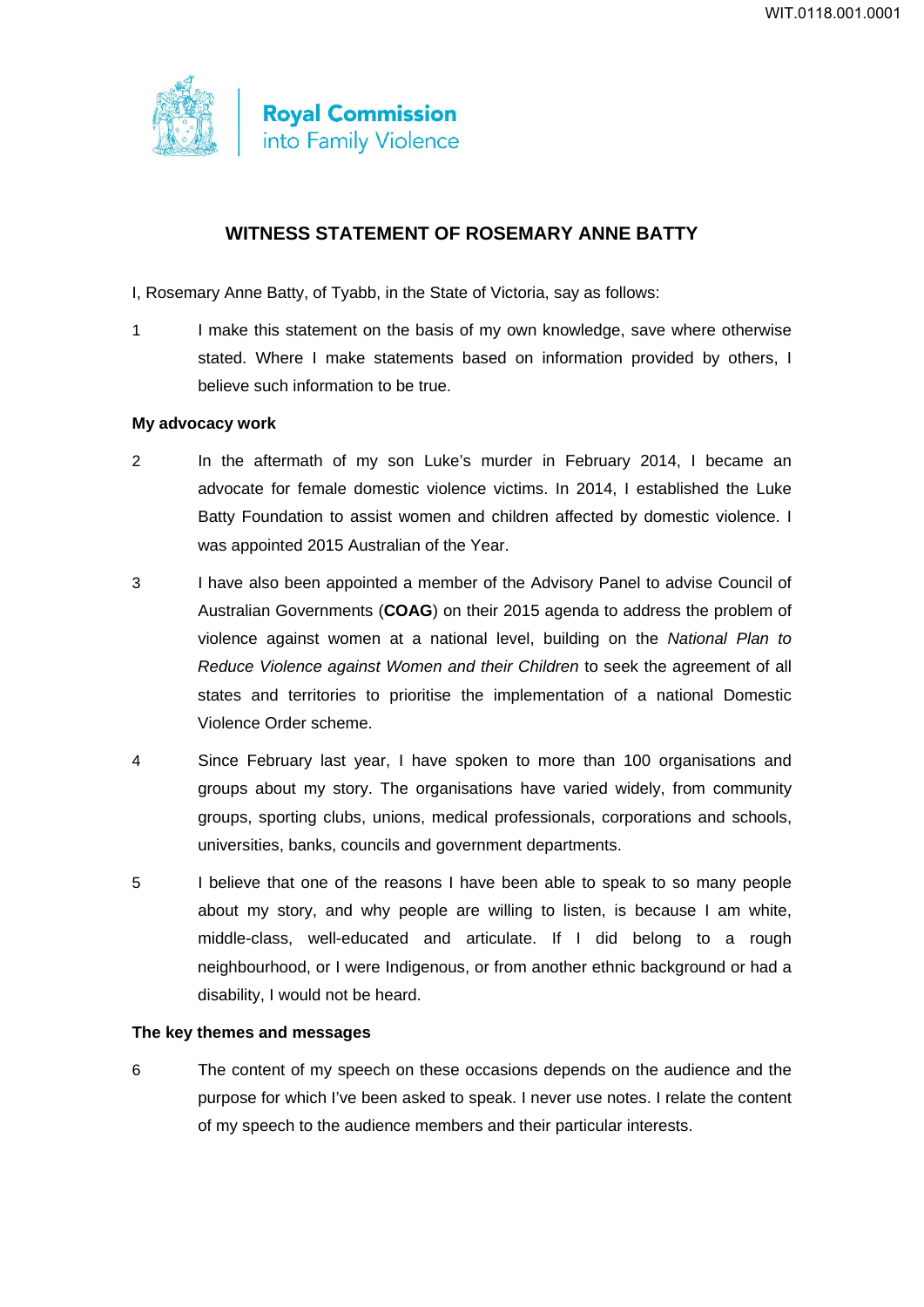- 7 For example, a corporate organisation such as LinkedIn may have asked me to speak about my story in the context of how it demonstrates qualities of courage and resilience, the qualities that made me Australian of the Year. A community group might want to be educated about family violence; its forms, prevalence and responding to it.
- 8 Regardless of the event, however, I nearly always mention the same key themes and messages, including the following.
	- 8.1 Prevalence of family violence: I always ensure I repeat the statistics about the prevalence of family violence. Even now, after there has been so much attention on this issue, I still don't assume that people know the statistics. People are genuinely surprised and horrified by how prevalent family violence is.
	- 8.2 The fact that family violence is a gendered issue: the vast majority of people still don't understand that family violence is a gendered issue. People want to be able to blame drug and alcohol abuse, or a childhood upbringing affected by family violence, or even the victim herself. However, it is clear that most family violence is perpetrated by a man against the woman and that the gender inequities that exist in our society are a key driver of violence against women.
	- 8.3 The importance of focusing on the perpetrator and not blaming the victim: the 'why doesn't she just leave?' debate is still an enormous obstacle and a question that is asked by both men and women. I make sure I explain the complexities of the issue; that leaving is when you could be at the highest risk for your life, you may fall into homelessness, you may fall into poverty. I ask, why is it that we have put onus of responsibility for safety on the victim's shoulders? Why are we constantly talking about victims rather than the perpetrator, and not questioning his behaviour? Why is it she has to hide or move or uproot herself or her family and he is able to have a beer with his mates and no one is challenging his behaviour?
	- 8.4 Culture of women not being believed: in my view, we have a culture of women not being believed. We expect them to be lying, and require them to prove they are telling the truth. It is dangerous for a woman to show her emotions. As soon as she is seen to be emotional, depressed or anxious, it works against her and she is seen to be neurotic and untrustworthy.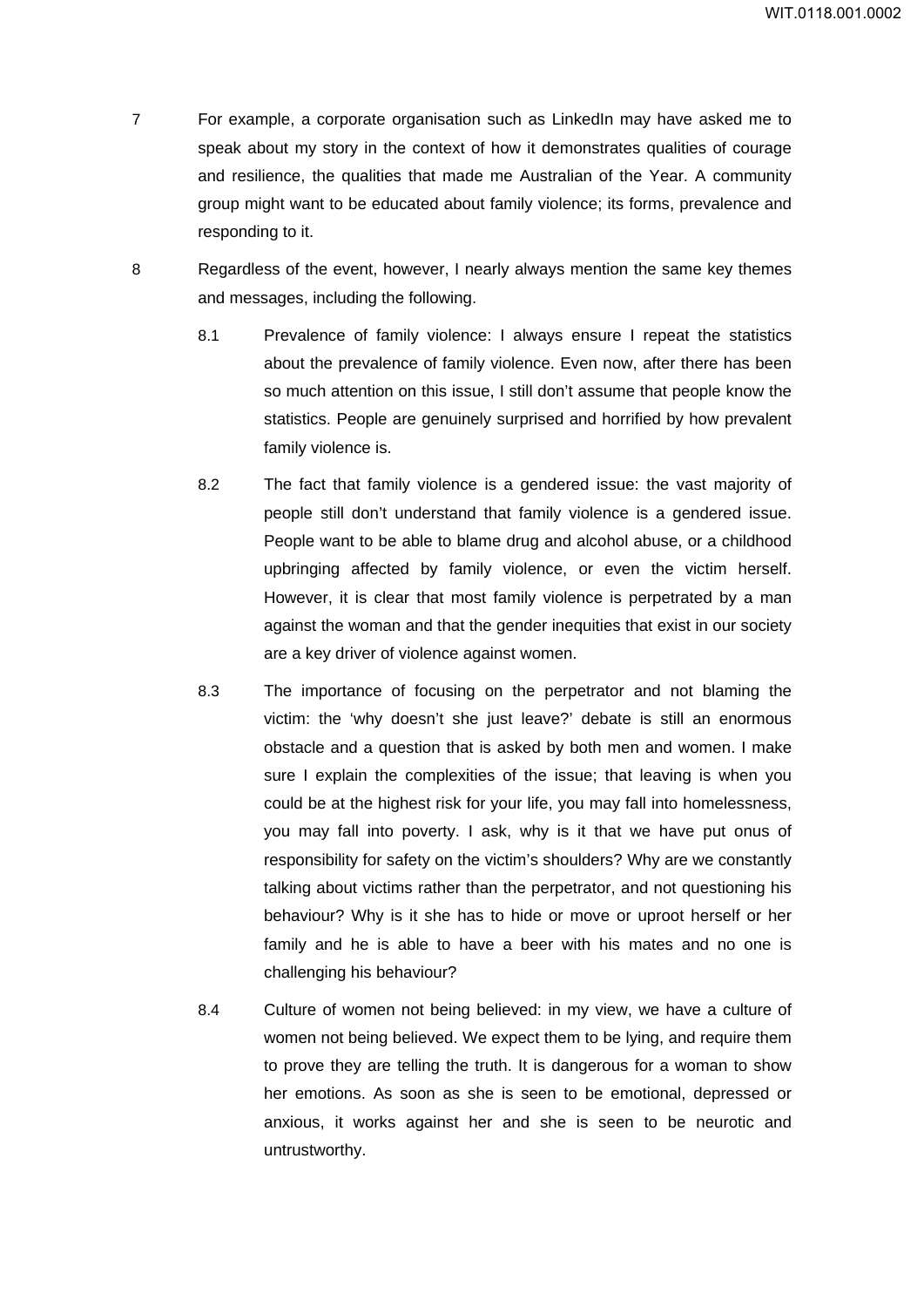8.5 Not realising you are in a situation of family violence: it can be difficult to realise that you are in fact in a violent relationship. I often use the analogy of the frog in the pot  $-$  if you put a frog in cold water and slowly turn up the heat, the frog won't notice the water is boiling until it's too late. Women often don't realise that what they are experiencing within their relationship is violence. Their self-esteem and confidence is hugely eroded and they often find it difficult to speak out about what's happening to them.

#### **Response from audience members**

- 9 I have received, and continue to receive, so many letters, cards, poems, gifts and flowers. I have people of any age, from young children to the elderly, saying to me, 'Can I give you a cuddle?' or whispering, 'I was a victim once'. A couple of weeks ago I was opening a charity shop in Rosebud. A victim had come in because she knew I was going to be there and she said, 'You're the reason I've been able to get out.'
- 10 I think that speaking openly about these issues can make it easier for some women to confront their situation and make a change, and perhaps take steps to leave a violent relationship.
- 11 When you're in a violent relationship, your self-esteem is so eroded that you believe it's your fault. You're depleted in every way; worrying about where you are going to live, the effects on the children, how you can afford legal representation. In many cases and for many reasons, the woman is not confident to speak about the violent relationship. As a result, she wears the blame and remains silent. To hear other people are going through the same issues can have the effect of helping the woman to realise that it is not her fault and that she is not alone.
- 12 In many cases, the majority of people that attend the events at which I am speaking are women. From my experience, women tend to be more likely to be involved in these sorts of community events than men. One of the issues I am interested in is identifying opportunities for how to talk to men about these sorts of issues. How do we engage them? Where do they turn up? Where do they willingly go to have these conversations?
- 13 It can be very confronting for men to hear my story, although I don't speak ill of my ex-partner Greg. The reactions from men vary; there are some who say to me, 'You could have gone harder' in relation to how I speak about the gendered nature of family violence. I have a lot of warmth from men and a lot of close male friends who have been very emotionally supportive. There are others who sit quietly in the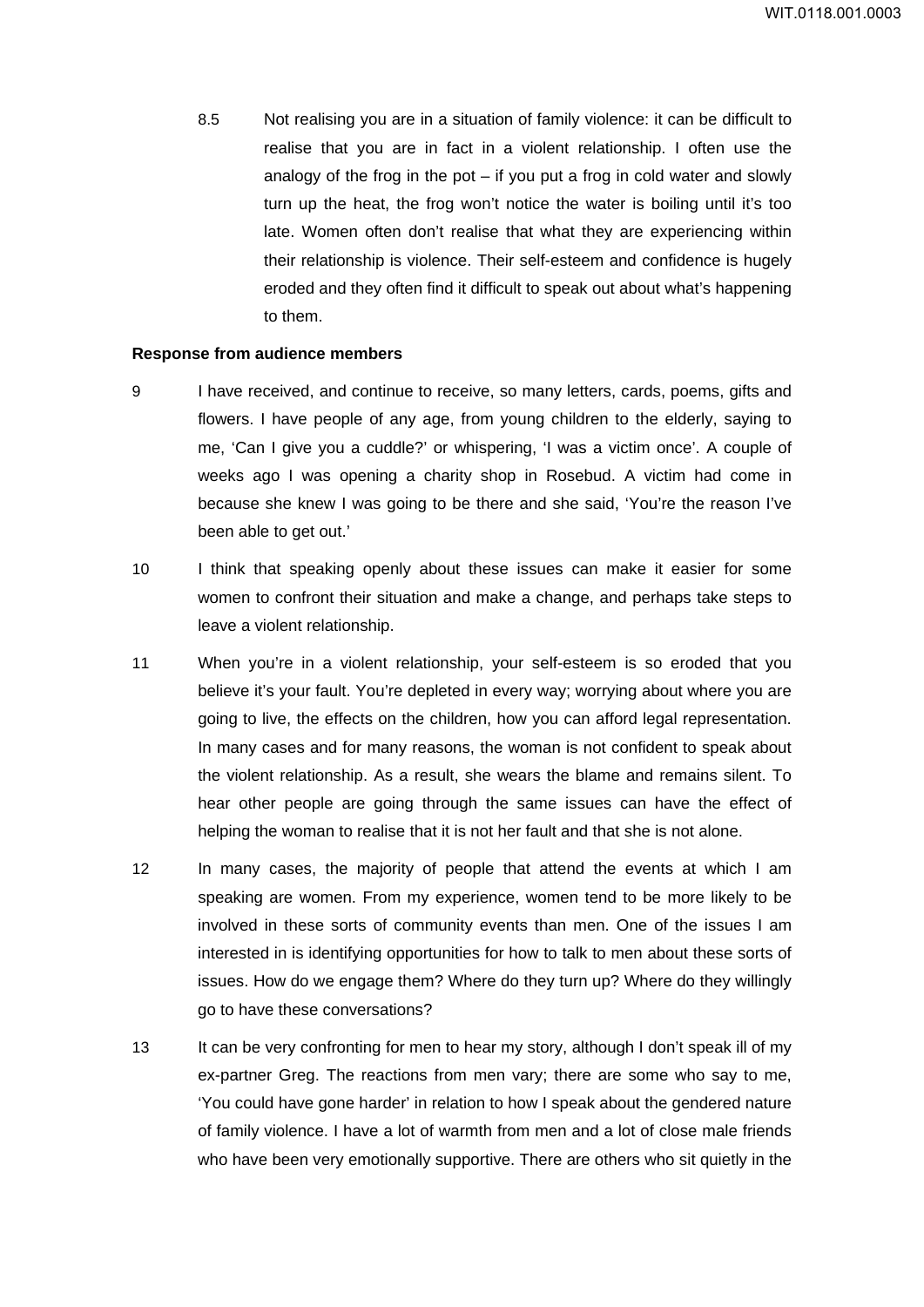audience and look uncomfortable and I am reminded that if 1 in 3 women experience violence, there must be some perpetrators in the room too.

#### **The role of schools**

- 14 I understand that a lot is asked of schools; we expect schools to fix many social problems and address all kinds of issues in their curriculum. However, I think schools do play an enormous role in terms of creating cultural norms. Further, schools are extremely relevant as they form the basis of years of social interactions and development of relationship skills. Children practice their relationship skills from a very young age, as soon as they can communicate, and spend a large proportion of their time doing so in the school environment. As a result, it is very important for schools to take an active role in addressing not only the specific issue of family violence but the broader issues of gender equity and respectful relationships.
- 15 For example, schools should consider and work towards modelling gender equality. They should consider and work towards ensuring both teachers and students are behaving in a respectful way towards each other. It needs to be a whole of school approach, where issues such as the gender balance, communication, and respectful relationships are considered.
- 16 I also think schools could do better at responding to children who are being affected by family violence and addressing the issues that arise as a result of that situation. Schools should consider, for example, how children might react to the situation. They are not likely to come to school and explain to everyone exactly what is going on at home. So what are they going to do? What sorts of behaviours are they going to exhibit? Issues such as family violence often manifest in their behaviour. If you respond punitively to such children and stigmatise them, they may be more likely to become disengaged or drop out of school.
- 17 Schools have an opportunity to look at how they can understand such behaviour, address it appropriately and engage and mentor students and support the family.
- 18 There are some great schools already addressing these sorts of issues. However, to have a real impact at the societal level, accredited programs need to be rolled out in every school in every state as part of the curriculum. It cannot be piecemeal or ad hoc. I understand that this is currently occurring in the New South Wales school system.